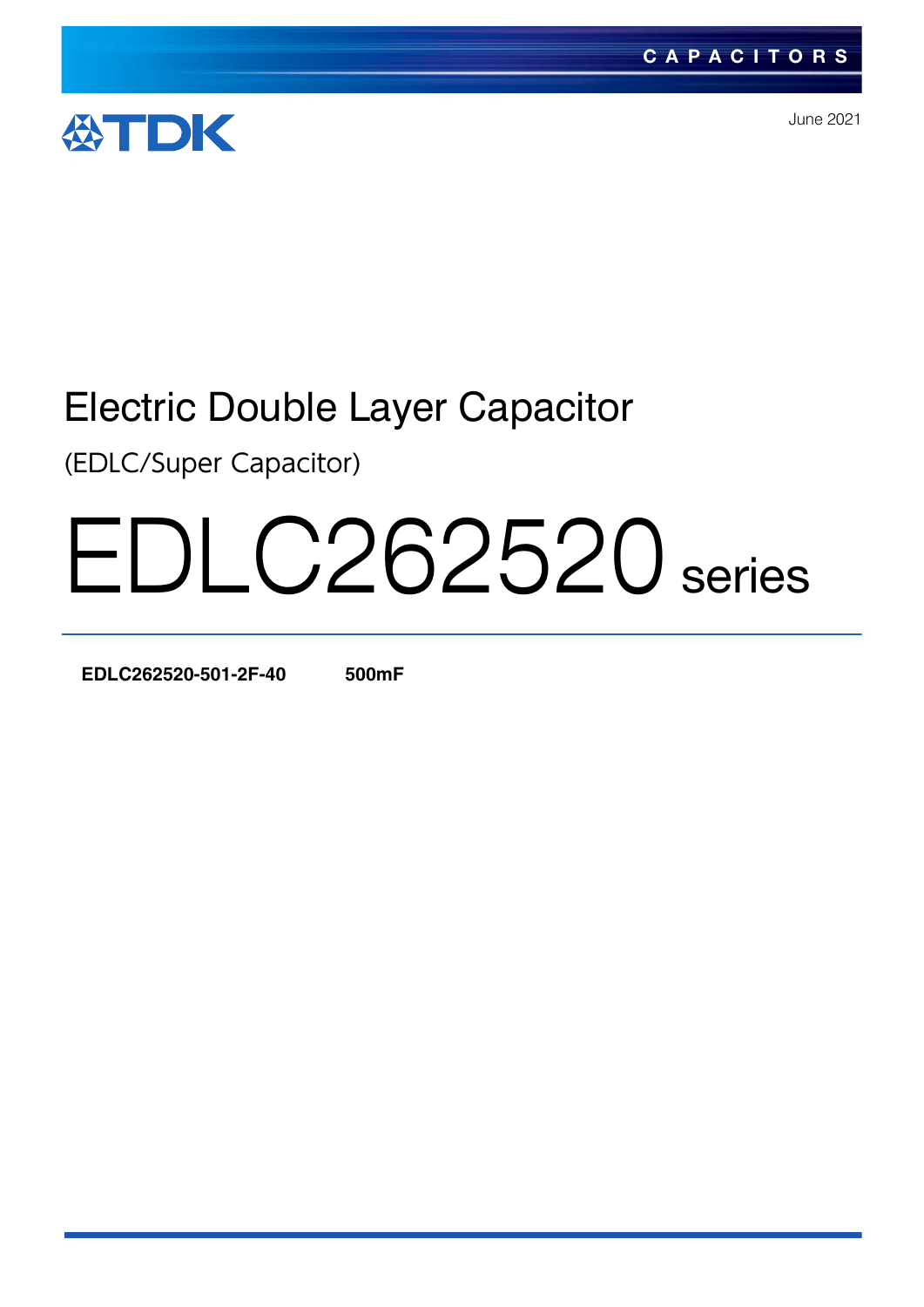# **CAPACITORS**

# **Electric Double Layer Capacitor (EDLC/Super Capacitor)**

**Overview of EDLC262520 series**

**FEATURES**

 $\bigcirc$  High capacitance and low impedance.

 $\bigcirc$  Thin small size.

○ Long-life.

O Clean materials.

 $\bigcirc$  Safety.

## **APPLICATION**

### $\bigcirc$  Battery assistance

 $\bigcirc$  Storage element of energy harvesting

◯ Strong LED flash

 $\bigcirc$  Backup application for instantaneous power failures

# **PART NUMBER CONSTRUCTION**



RoHS Directive Compliant Product: See the following for more details. https://product.tdk.com/info/en/environment/rohs/index.html

W  $\qquad \qquad \Box$ 

t Please be sure to request delivery specifications that provide further details on the features and specifications of the products for proper and safe use. Please note that the contents may change without any prior notice due to reasons such as upgrading.

公TDK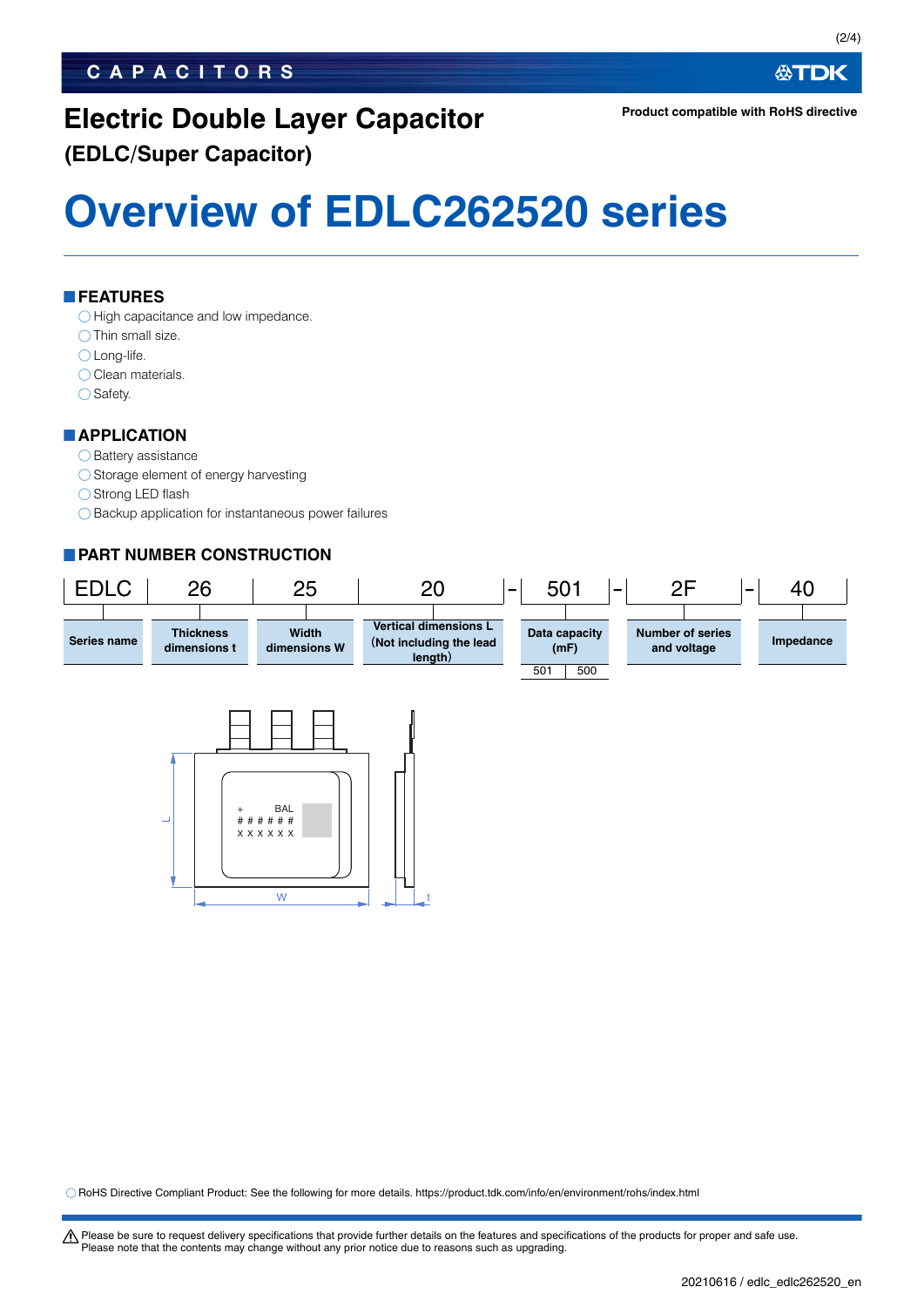# **EDLC262520 series**

# **PRODUCT INDICATION**





# **SHAPE & DIMENSIONS**



Dimensions in mm

Please be sure to request delivery specifications that provide further details on the features and specifications of the products for proper and safe use.<br>Please note that the contents may change without any prior notice d

**公TDK**